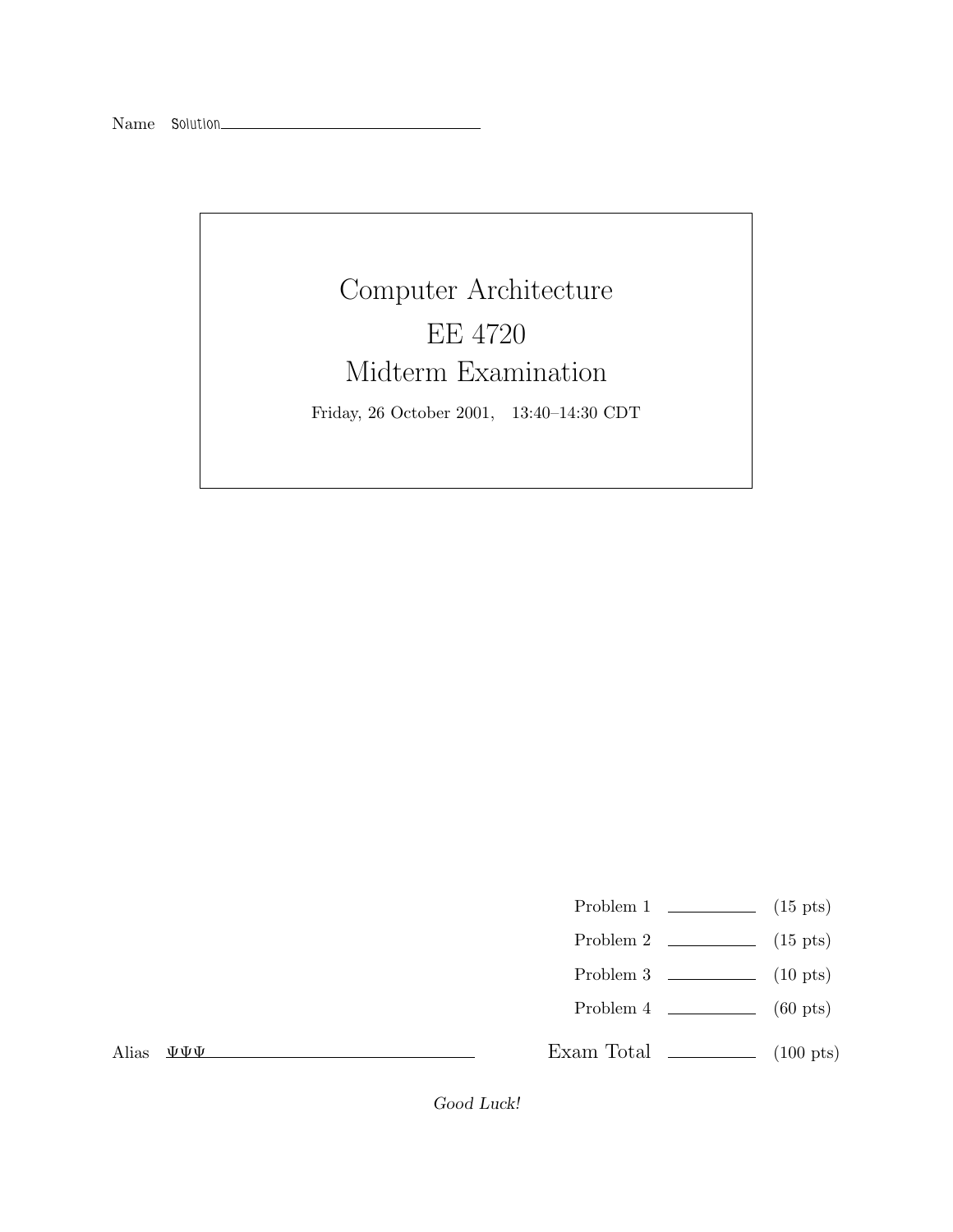Problem 1: The DLX implementation below lacks bypass paths and, worse than that, lacks the hardware needed for control-transfer instructions.





 $\overrightarrow{\mathsf{Q}}$  [5 pts] Add exactly the hardware needed so that the control-transfer instructions execute as shown below. Include a connection to the  $\vert =0 \vert$  box used in determining whether a branch is taken.

 $\overline{|\mathcal{A}|}$  [5 pts] Add exactly those bypass paths necessary so that the code below executes as shown. Check the code carefully for dependencies, including all those related to the jalr instruction.

©[5 pts] Show the cycles in which each added wire will be used.

```
! Cycle 0 1 2 3 4 5 6 7 8 9 10 11 12
ori r1, r1, #15 IF ID EX ME WB
bnez r1, SKIP IF ID EX ME WB
add r0, r0, r0 IF IDx
xor r0, r0, r0 IFx
SKIP:
sub r20, r20, r21 IF ID EX ME WB
jalr r20 IF ID EX ME WB
xor r0, r0, r0 IFx
...
add r15, r31, r0 IF ID EX ME WB
or r16, r16, r15 IF ID EX ME WB
! Cycle 0 1 2 3 4 5 6 7 8 9 10 11 12
```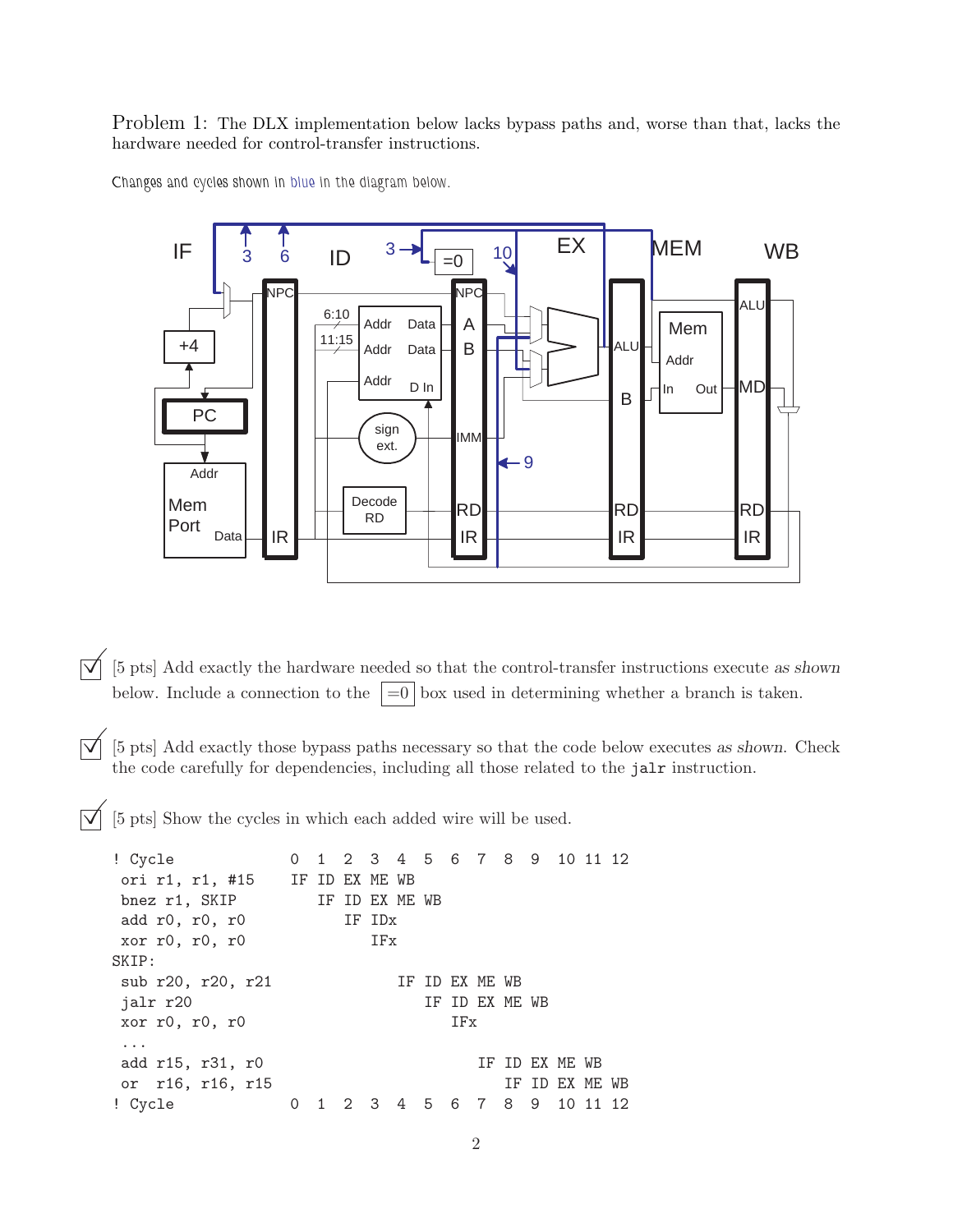

Problem 2: The DLX implementation below includes bypass paths into the EX/MEM.B register.

©[5 pts] Write a program that uses all three paths into the EX/MEM.B register. *Hint: It's easy.* TE TD EY ME WB

| addi IZ, IZ, #1 IF ID EA ME WD |  |  |                 |  |                |                |  |
|--------------------------------|--|--|-----------------|--|----------------|----------------|--|
| sw(0r1), r2                    |  |  | TF TD FX MF. WB |  |                |                |  |
| sw $4(r1)$ , r2                |  |  |                 |  | IF ID EX ME WB |                |  |
| $sw 8(r1)$ , r2                |  |  |                 |  |                | IF ID EX ME WB |  |
|                                |  |  |                 |  |                |                |  |

 $\Box$  [10 pts] Design the control logic for the multiplexor feeding the EX/MEM.B register. The control logic should be in the ID stage and feed into the ID/EX.Bx pipeline latch provided in the diagram above.

*Changes shown in blue.*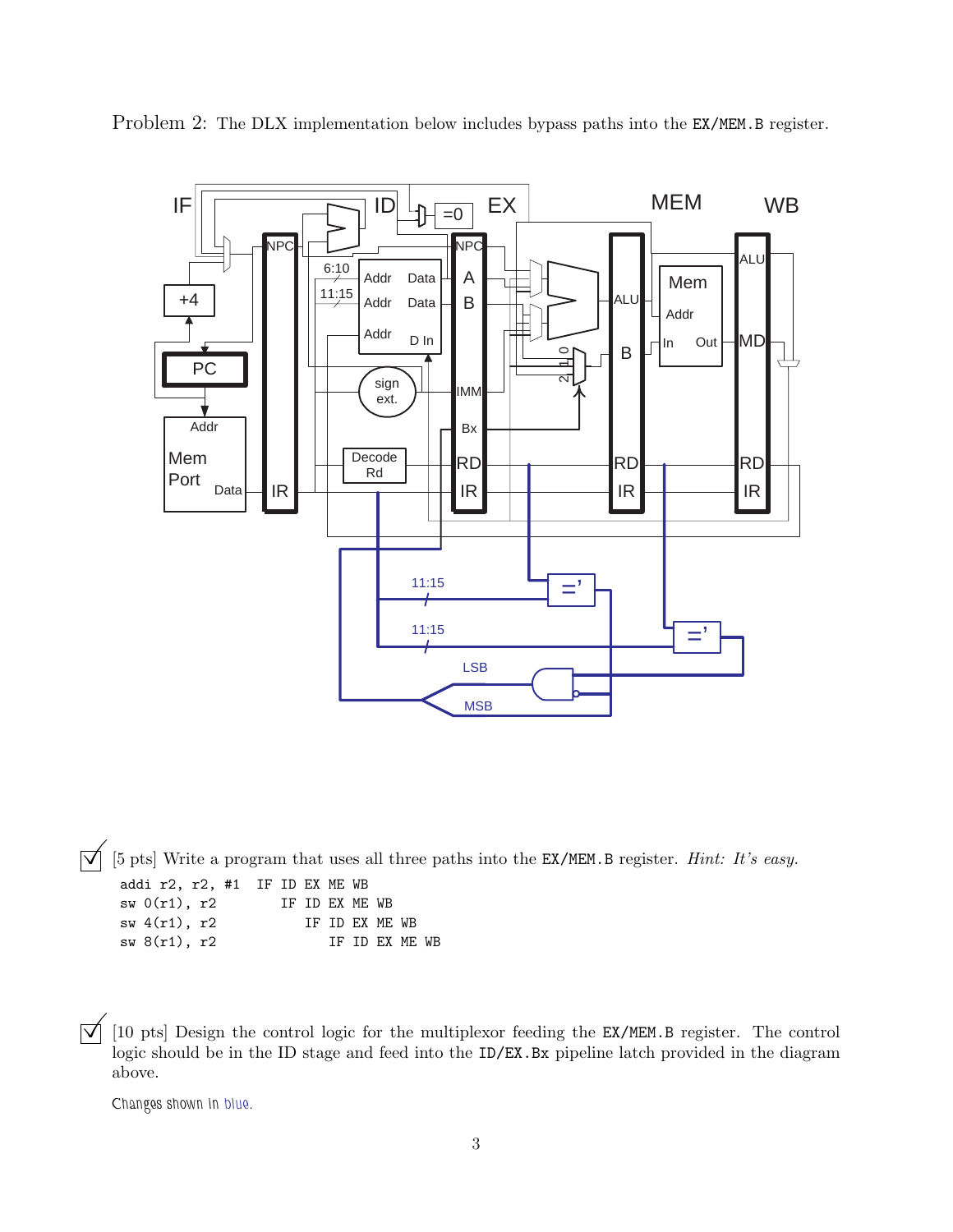Problem 3: Registers r1 and r2 each contain a signed integer, call them i and j. Register r10 contains a double-word-aligned address, call the address A. Let  $p = i$  j.

 $[\nabla]$  [10 pts] Starting at address A write p in three formats: integer, double-precision floating-point, and single-precision floating-point. Maintain as much precision as possible.

*Hint: A reasonable solution would use* movitof *and* cvtXtoY *instructions.*

```
! Initially: r1 and r2 each contain an integer, i and j.
! r10 contains an address.
!
! At Mem[r10] write i * j (integer format).
! At Mem[r10+?] write i * j (double-precision FP)
! At Mem[r10+??] write i * j (single-precision FP)
# DLX Solution
movitofp f0, r1
movitofp f2, f2
cvtitod f0, f0
cvtitod f2, f2
multd f4, f0, f2
cvtdtoi f6, f4
sf 0(r10), f6
sd 8(r10), f4
cvtdtos f4, f4
sf 16(r10), f4
# MIPS Solution
mtc1 $1, $f1 # Move to FP (co-processor 1) register.
mtc1 $2, $f2
cvt.d.w $f10, $f1 # Convert from integer to double FP.
cvt.d.w $f20, $f2
mul.d $f4, $f10, $f20
sdc1 $f4, 8 ($10) # Store double-sized item (from $f4 and $f5).
cvt.s.d $f6, $f4
swc1 $f6, 16($10) # Store word-sized item
cvt.w.d $f6, $f4
swc1 $f6, 0($10)
```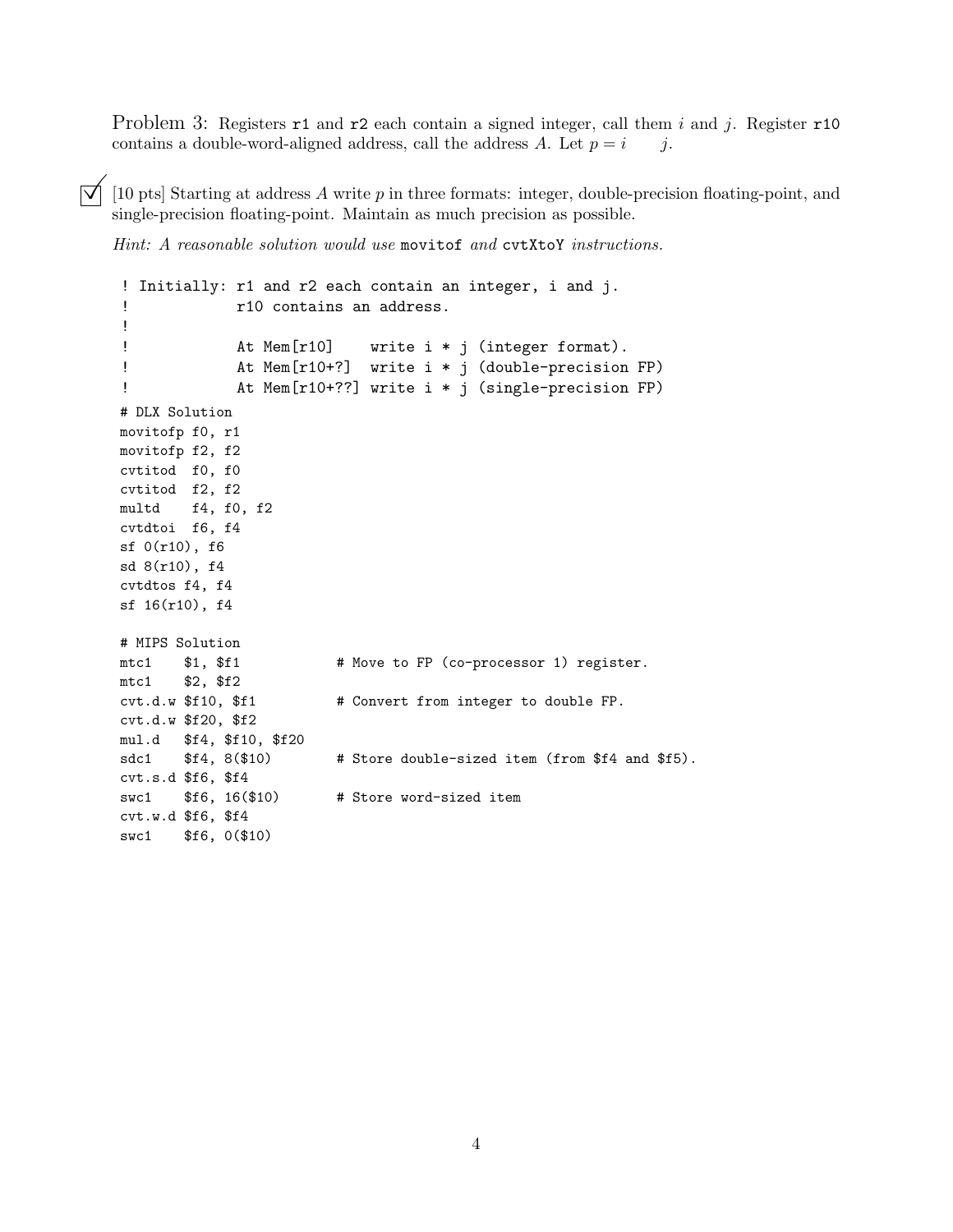Problem 4: Answer each question below.

(*a*) In the two pipelined functional units below an instruction must pass through each segment twice. The A's are for FP addition and M's are for FP multiplication.



 $\overline{O}$  [10 pts] Complete the pipeline execution diagram below for a system using these functional units.<br>Don't overlook the dependency through **f6**.

! Solution

|                  |  | addd f0, f2, f4 IF ID A1 A1 A2 A2 WB |  |  |  |                                  |  |  |                               |  |
|------------------|--|--------------------------------------|--|--|--|----------------------------------|--|--|-------------------------------|--|
| addd f6, f8, f10 |  |                                      |  |  |  | IF ID -> A1 A1 A2 A2 WB          |  |  |                               |  |
|                  |  | muld f12, f6, f14                    |  |  |  | IF -> ID -------> M1 M2 M1 M2 WB |  |  |                               |  |
|                  |  | muld f16, f18, f20                   |  |  |  |                                  |  |  | IF -------> ID M1 M2 M1 M2 WB |  |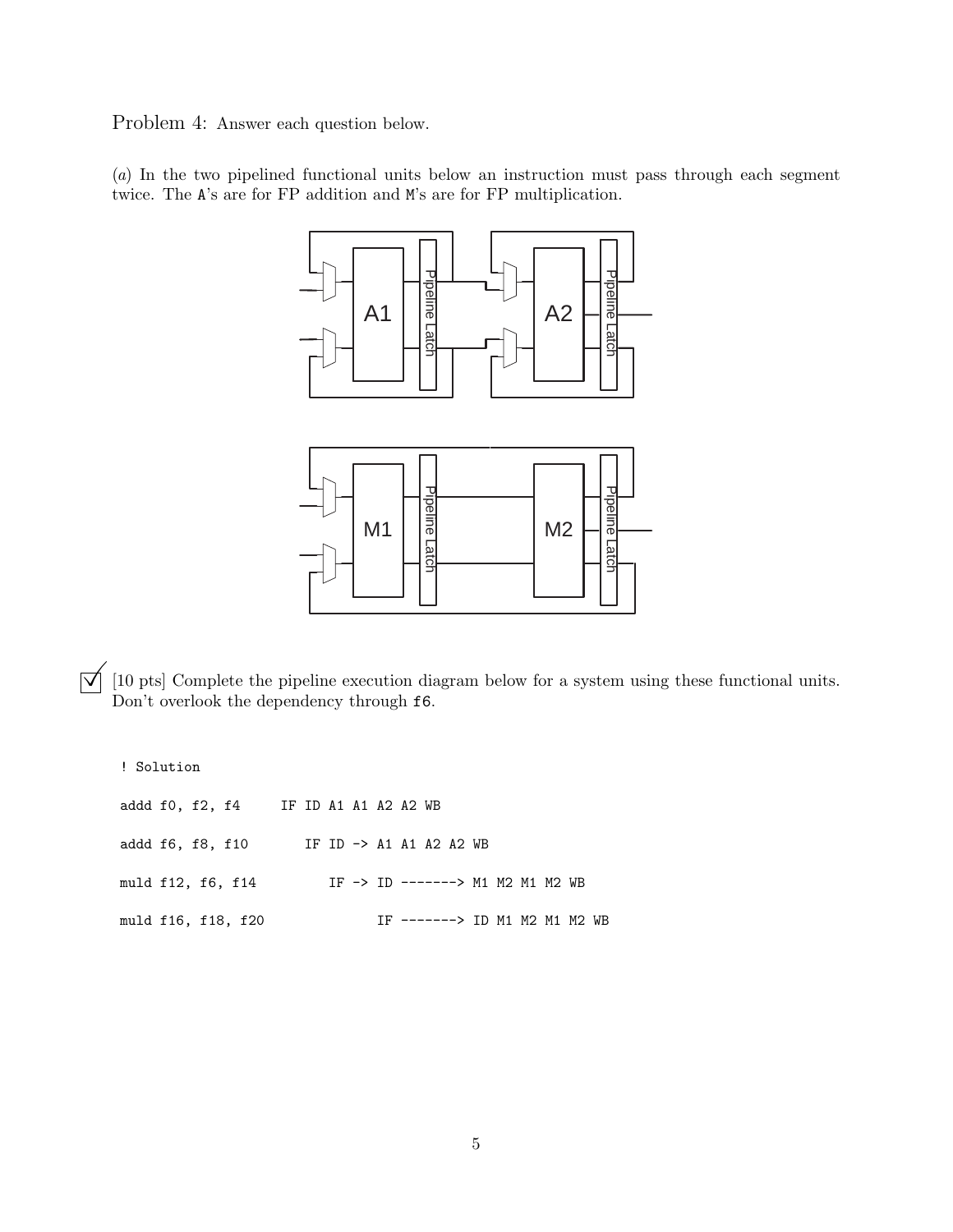(*b*) The code below, which of course is not DLX, uses memory-indirect and autoincrement addressing.

lw r1, @(r2) ! Memory-indirect load. lw r4, (r5)+ ! Autoincrement lh r6, (r7)+ ! Autoincrement

 $\triangledown$  [10 pts] Rewrite the code in DLX.

lw r1, 0(r2) lw r1, 0(r1) lw r4, 0(r5) addi r5, r5, #4 lh r6, 0(r7) addi r7, r7, #2

(*c*) The three types of interrupts discussed in class are traps, hardware interrupts, and exceptions.

 $[\vec{\nabla}]$  [6 pts] For each one explain how the exception code (number) is determined.

*Traps: the code is specified in the trap instruction itself. Hardware Interrupts: the code is based on the interrupt request line that was asserted. Exceptions: the code is based on what went wrong with the faulting instruction.*

 $\vert\overrightarrow{\mathsf{q}}\vert$  [6 pts] For each one explain where control returns after the handler completes.

*Trap: The instruction following the trap instruction. Hardware Interrupt: The instruction just after the last one to complete. Exception: the faulting instruction.*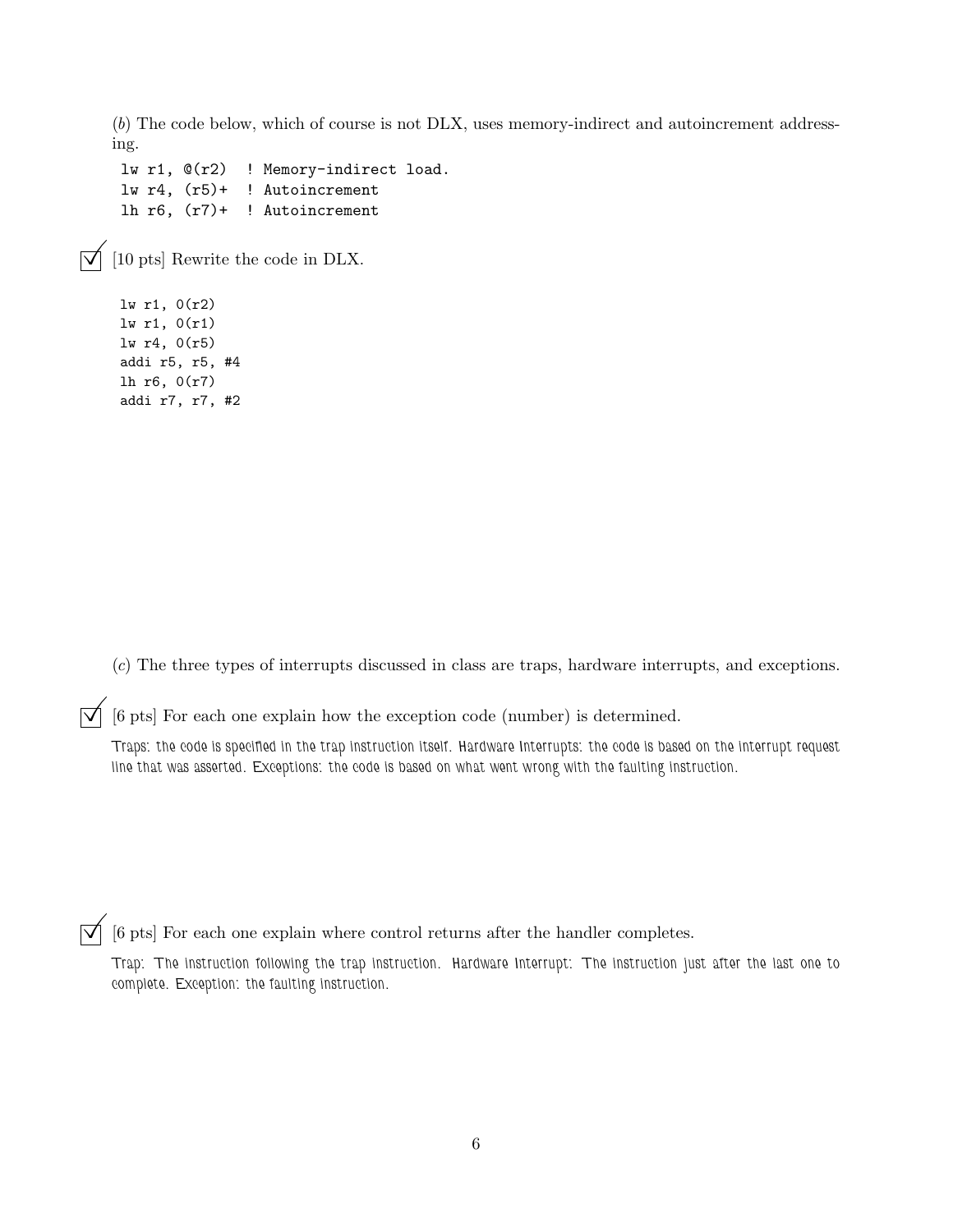(*d*) An ISA has two implementations, A and B; each implementation has a well-written compiler.

 $\overline{\triangledown}$  [5 pts] Would the code compiled by A's compiler run on implementation B? Briefly explain. *Yes, since they are compiled for the same ISA.*

[5 pts] A program is compiled using  $A$ 's compiler and  $B$ 's compiler. How might the compiled code differ? Provide a reason for the difference.

Scheduling of instructions might be different because of differences in functional unit latencies. For example, in A loads *might have a latency of 1 (as in Chapter 3 DLX) while in* B *they might have a latency of 2, and so for* B *the compiler try to move two instructions, rather than one, between a load and a use of the loaded value.*

(*e*) You have become the owner of a large American computer company, congratulations.

 $\overline{y}$  [6 pts] How can you (legally) influence the decision-making process so that SPECs next benchmark suite does not unfairly put your company's products at a disadvantage? (Note: Bribery is illegal in the U.S.)

*Become a member of SPEC and help create, and vote for, benchmarks fair benchmark suites.*